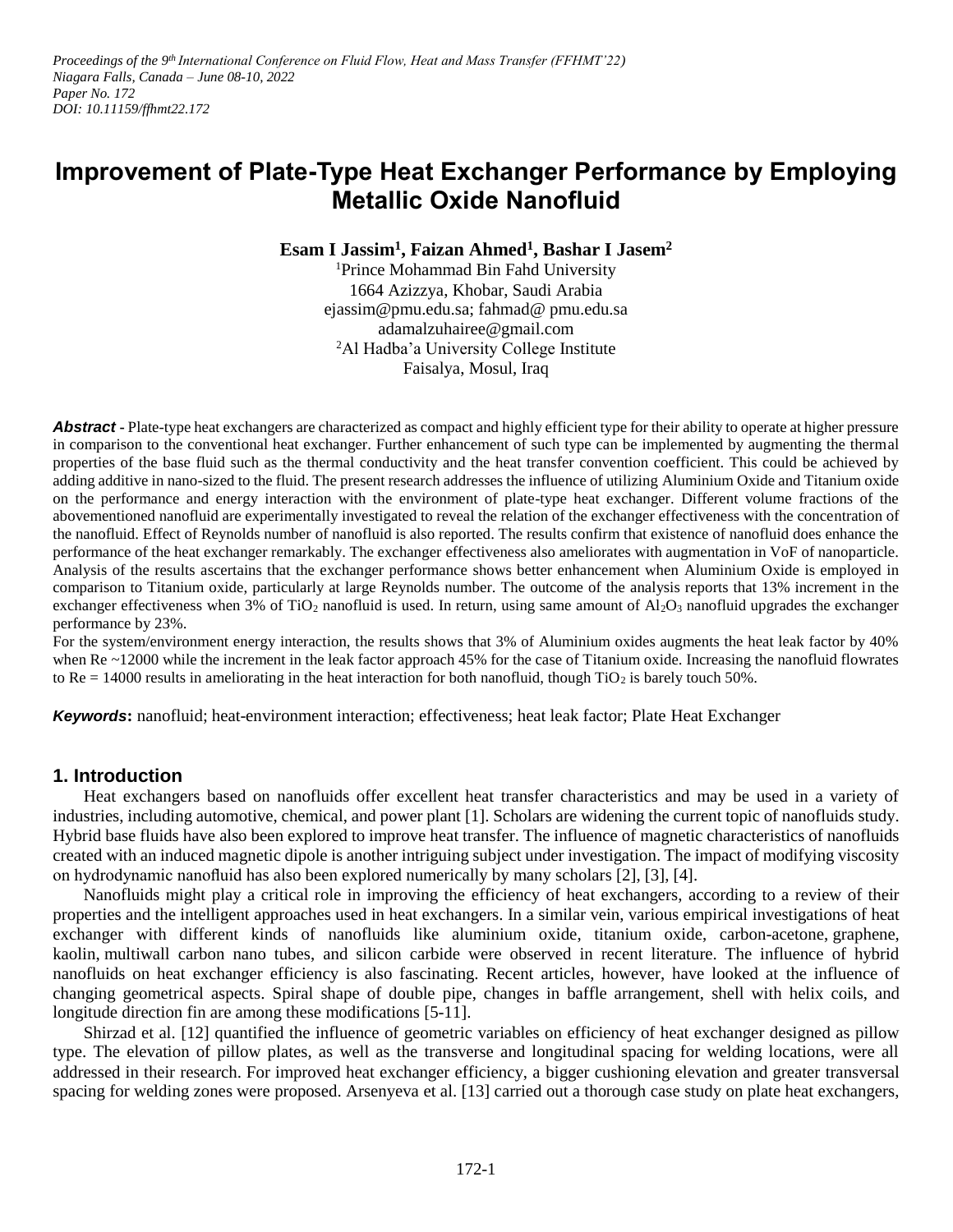making comparisons of pillow and chevron types. Heat exchanger configuration of pillow type showed superior performance compared to chevron type for varying flow rates. Zhang introduced a capsules type plate heat exchanger, which is a new design for a heat exchanger. Reynolds number was changed from 500 to 12470 in his numerical calculations. A bigger Nusselt number was obtained for capsule type configuration. Jamzad et al. [14] invented and tested a new kind of heat exchanger using embossed graphite sheets. In comparison to a standard stainless steel heat exchanger, the efficiency of this generated graphene sheet heat exchanger was examined. Because of its higher thermal conductivity, the graphene sheet heat exchanger was recommended as a preferable option.

Zhang et al. [15] conducted a thorough performance analysis of plate heat exchangers. A wide range of boosting methods were investigated. The most important parameter for improving the efficiency of a chevron heat exchanger was reported to be the chevron angle. When geometrical changes and/or improvement tactics are used, it has been shown that plate heat exchangers function more effectively at low Reynolds numbers. The capsules kind embossing surface and use of nanofluids were suggested as viable enhancing alternatives.

In the present work, the authors examine the effect of metallic nanofluid and the role of volume fraction on the performance of plate type heat exchanger. The present work is part of continuous research [16], [17], [18] done by the authors towards the application of nanofluids in thermal systems.

#### **2. Theory**

The experimental data are used to calculate heat transfer parameters like the overall heat transfer coefficient, the Nusslet number, the number of transfer unit, the exchanger performance or efficiency, and the environment/system heat interaction. The traditional expression employed to calculate the rate of heat transfer of hot fluid is given by:

$$
\dot{Q_h} = \rho_w \dot{V_h} C_p (T_{hi} - T_{ho}) \tag{1}
$$

Where  $\rho$  is the density,  $\dot{V}_h$  is the hot fluid flow rate in m<sup>3</sup>/s, and  $T_{hi}$ ,  $T_{ho}$  are, respectively, the inlet and exit temperatures of the hot fluid.

On the other side, the rate of heat transfer in the outer tube (the cold nanofluid stream) is calculated by:

$$
\dot{Q}_c = \rho_{nf} V_{nf}^{\dagger} C_{pnf} (T_{co} - T_{ci}) \tag{2}
$$

Where  $nf$  refers to the nanofluid flow and  $T_{ci}$  and  $T_{co}$  are the inlet and outlet temperatures of the nanofluid, respectively. To compute the thermal properties of the nanofluid, an expression of well-known mixture correlations is employed:  $\rho_{nf} = (1 - \emptyset)\rho_p + \emptyset\rho_p$  (3a)

$$
Cp_{(nf)} = \frac{(1 - \emptyset)(\rho Cp)_f + \emptyset(\rho Cp)_p}{\rho_{nf}}
$$
\n(3b)

∅ stands for the fraction of the nanofluid mixed with the water in volume basis.

The overall heat coefficient based on the area  $U<sub>o</sub>$  is determined using Eq. (4):

$$
U_o = \frac{\dot{Q}_{ave}}{A_o \Delta T_{lm}}\tag{4}
$$

Where  $A_0$  is the effective outer surface area and  $\Delta T_{lm}$  is the logarithmic mean temperature difference which depended on the relative directions between the streams of the hot-side distilled water and the cold-side nanofluid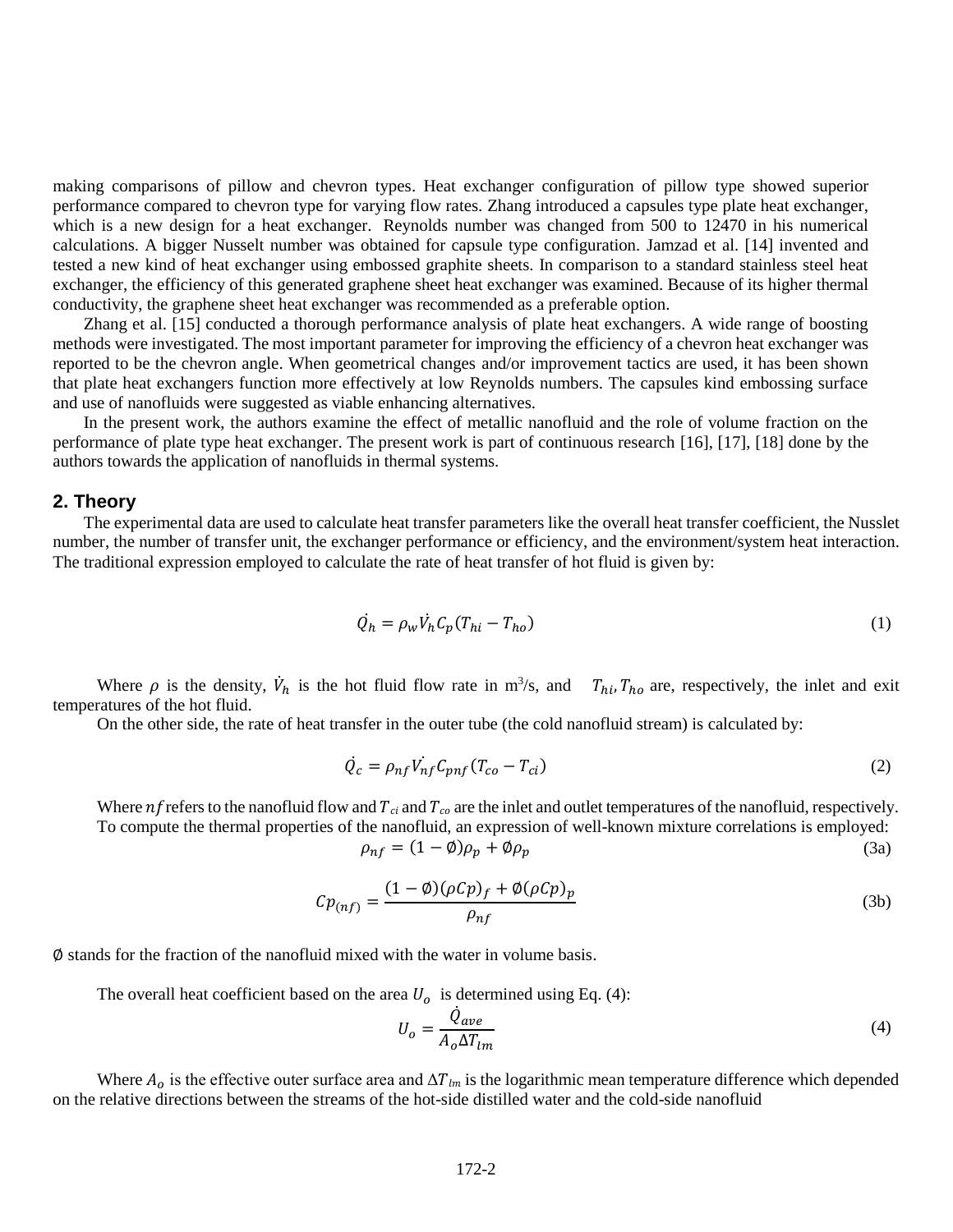The number of transfer unit (NTU) and the minimum heat capacity ratio  $(c_{\text{min}})$  are evaluated by:

$$
NTU = \frac{(UA)_o}{C_{min}}\tag{5a}
$$

$$
c_{min} = min\left(CR, \frac{1}{CR}\right) \tag{5b}
$$

The heat capacity rate ratio *CR* between the cold-side nanofluid stream and the hot-side water is given as:

$$
CR = \frac{(\rho \dot{V}Cp)_{nf}}{(\rho V^{\prime}Cp)_{w}} = V_r \left(\frac{(\rho V^{\prime}Cp)_{nf}}{(\rho V^{\prime}Cp)_{w}}\right)
$$
(6)

 $V_r$  is the flowrate ratio of the cold (nanofluid) to the hot (water) streams.

The experimental data are used to compute the exchanger effectiveness (Eq. 7):

$$
\varepsilon = \frac{Q_{ave}}{\left(\rho \dot{V}Cp\right)_{min}(T_{hi} - T_{ci})}
$$
\n(7)

The energy interaction of the exchanger and atmosphere is characterized by Heat Leak factor  $\alpha$ , reported by [16]:

$$
\alpha = \frac{|\dot{Q}_h - \dot{Q}_c|}{\max(\dot{Q}_h, \dot{Q}_c)}
$$
\n(8)

The exchanger effectiveness calculated from Eq. (7), which will henceforth be referred to as Model I, is compared with the following expression (Model II) for validation purposes [17]:

$$
\varepsilon = \frac{1 - exp(-NTU[1 - c_{min}])}{1 - c_{min} \times exp(-NTU[1 - c_{min}])}
$$
\n(9)

#### **3. Experimental Setup**

The test equipment employed in this investigation was supplied by the Edibon manufacturing company. The dimensions are 400 x 1100 x 550 mm (Height x Width x Depth). It includes of something like a basic station and an exchanger module. A hot water tank in the base unit allows hot water to pass across to the heat exchanger. A cold fluid tank is made available on the ground surface and a connection is established with the exchanger. A set of parallel-laid stainless-steel plates constitute the heat exchanger unit. The arrangement includes a total of 20 plates. The space between the plates offers channels for fluids to move through. The two fluids are designated to move in opposing direction. A flexible hose unites the two components allowing hot and cold streams to flow between the two units. Pumps and regulatory valves have been used to control fluid flow. Concurrent flow and countercurrent combinations may be generated by simply altering the valves that come with the basic device. Four thermocouples were inserted at the heat exchanger module's entrance and exit locations, providing for the surveillance of cold and hot fluid entry and exit temperatures. A PLC-SCADA system oversees the complete facility, offering data collection, control, and monitoring of the full system. The setup can be used for investigating nanofluid impact on heat transfer and determining efficiency of heat exchanger.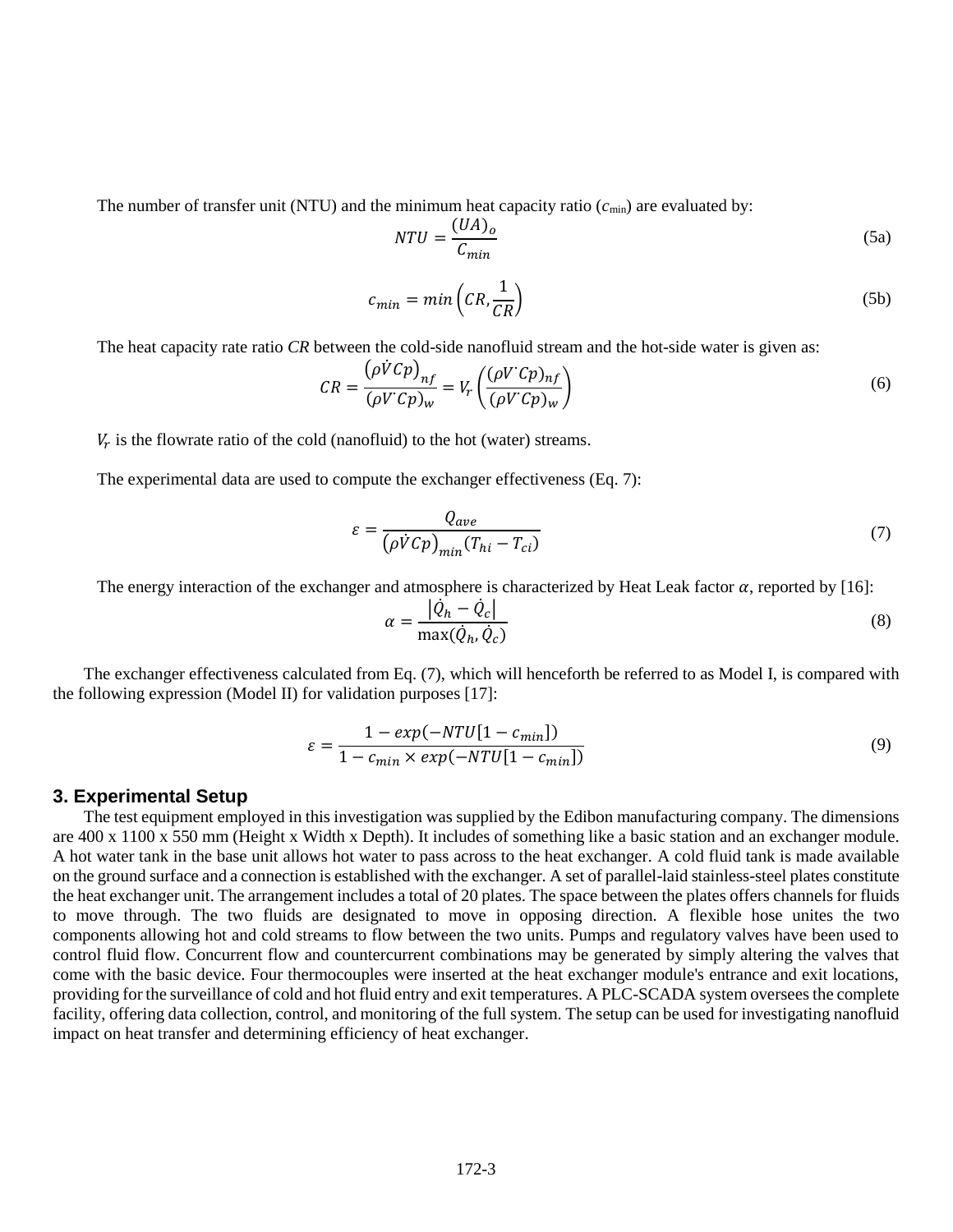

Figure 1: Plate heat exchanger experimental facility

## **4. Validation of the Data Processing**

The Number of Transfer Unit (NTU) and the effectiveness (ε) are plotted against the Reynolds number of the nanofluid for both models. As seen in Fig. (2), model II suggests better improvement in the NTU with the augmentation in Re than model I. Fig. (3) also readily proves that model II appropriately present the enhancement in the heat exchanger performance in comparison to model I albeit both present direct proportion between the exchanger effectiveness with the nanofluid Reynolds number

The error in NTU and effectiveness predicted by two models is illustrated in Fig. (4). It is evaluated that the deviation in NTU predicted by the two models ranges between 5-25%. However, alteration in the exchanger effectiveness does not pass 10%.

Since model II involves the geometry, shape, and architecture of the plate heat exchanger in the NTU and effectiveness expressions, it is decided to adopt it during the experiment data analysis.



Figure 2: Comparison of exchanger NTU predicted by Model-I and Model-II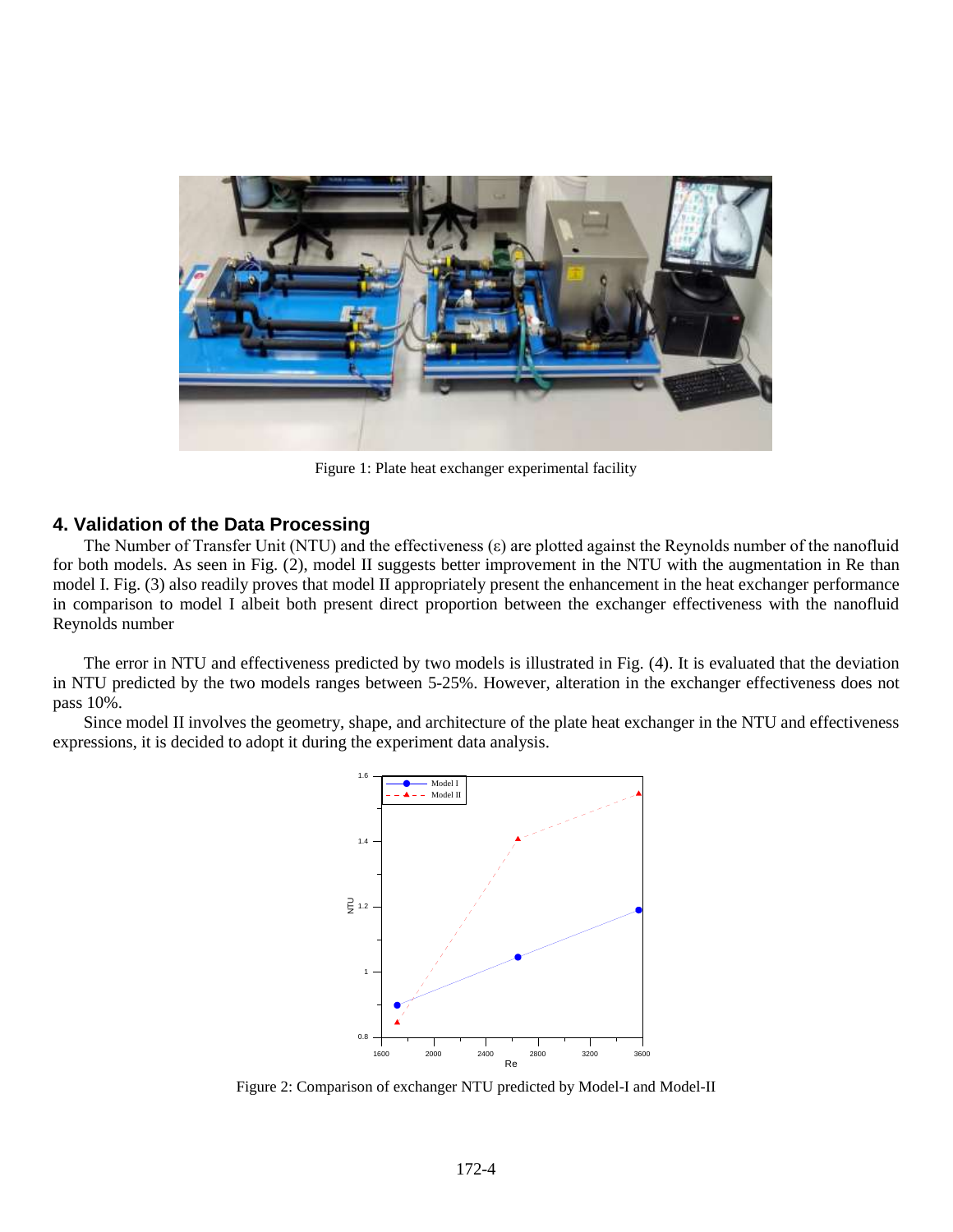

Figure 3: Comparison of exchanger effectiveness predicted by Model-I and Model-II



Figure **4**: Deviation in NTU value and effectiveness predicted by the two models at different nanofluid flowrate

## **5. Results and Discussion**

TiO<sup>2</sup> nanofluid at different volume fractions is compared with the case of conventional water to present the improvement in the exchanger performance when nanofluid is employed. Fig. (5) depicts the exchanger effectiveness versus nanofluid Reynolds number at three volume fractions of TiO2. As expected, nanofluid does enhance the exchanger performance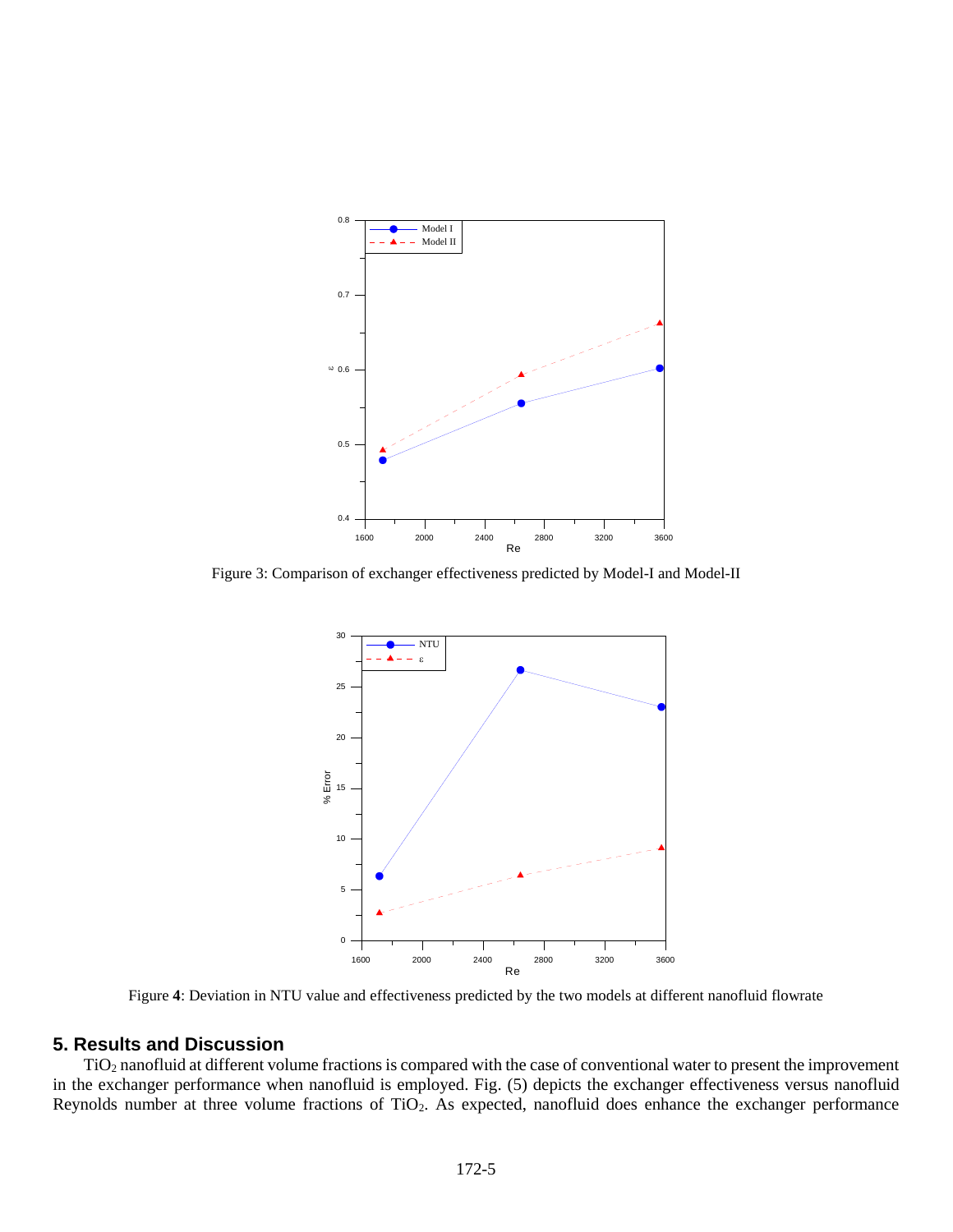particularly at high Re. Augmentation in the nanoparticle concentration in the base water would also increase the heat transfer interaction between the hot and the cold fluid, resulting further improvement in the effectiveness.



Figure 5: Exchanger performance against Reynolds number at different volume fractions of TiO<sub>2</sub>

Similar trend occurs for the case of Aluminium Oxide nanofluid as seen in Fig. (6). Remarkable amelioration in the exchanger effectiveness, particularly at VoF 2% and up, one can conclude.



Figure 6: Exchanger performance against Reynolds number at different volume fractions of Al<sub>2</sub>O<sub>3</sub>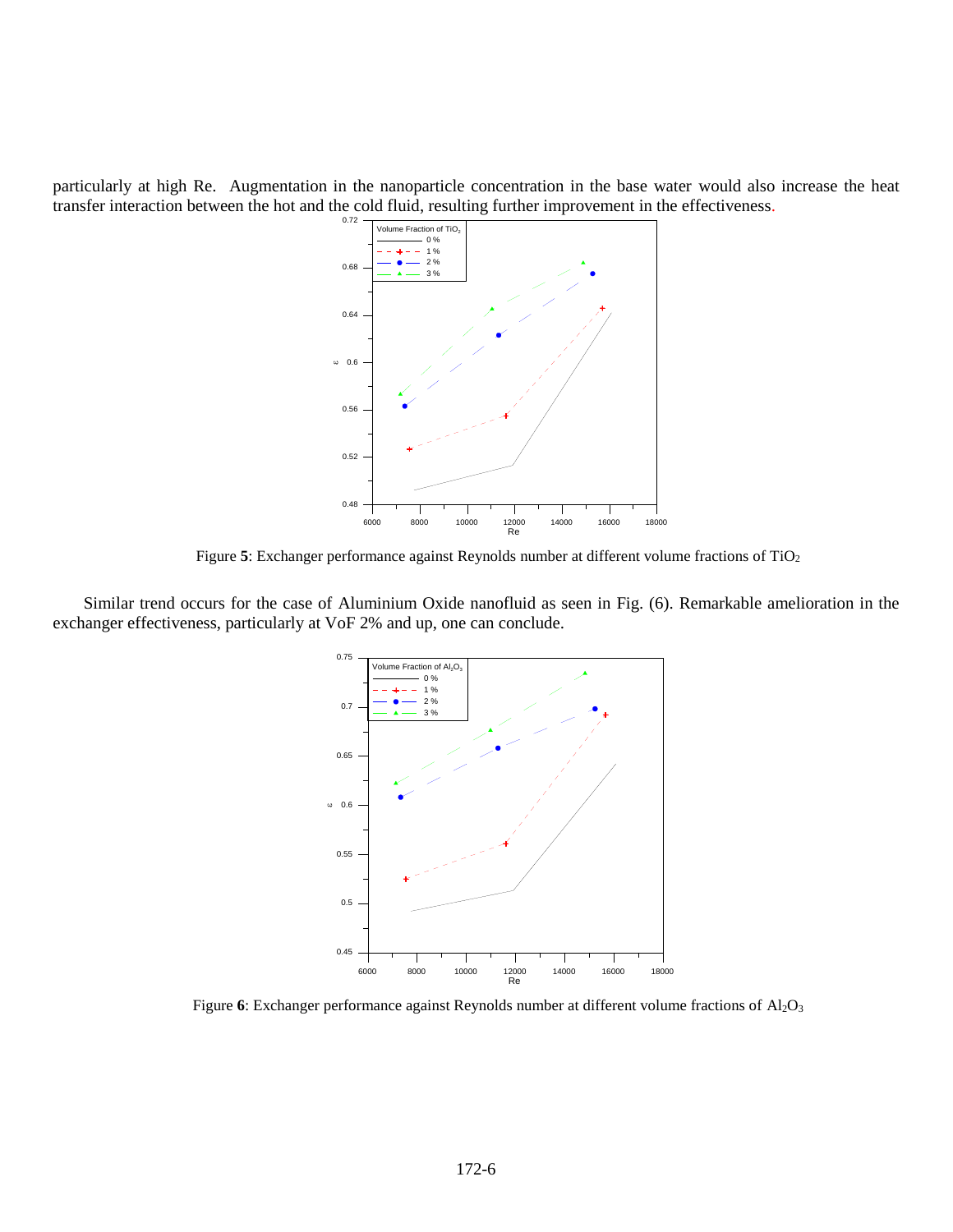The heat leak factor proposed by [17] and expressed in Eq. 8 is prominent since it describes the energy transfer between the system and the surrounding. It can be used as a benchmark to evaluate the exergy balance as well as the second law efficiency of the thermal system. In the present study, the leak factor is evaluated at different nanofluid flowrates for various volume fractions of TiO<sub>2</sub> (Fig. 7) and Al<sub>2</sub>O<sub>3</sub> (Fig. 8). It is concluded that the leak factor augments with the increase in the Reynolds number for TiO<sub>2</sub> case. Moreover, the more the nanofluid concentration in the base water, the larger the leak factor obtained.



Figure 7: Heat leak factor verses Reynolds number at various fractions of TiO<sub>2</sub>

 $Al_2O_3$  behaviour is similar to titanium oxide as seen in Fig. (8). However, comparison with TiO<sub>2</sub> trend concludes that substantial elevation in leak factor with the existence of nanoparticle is observed, especially at high Reynolds number.



Figure 8: Heat leak factor verses Reynolds number at various fractions of Al<sub>2</sub>O<sub>3</sub>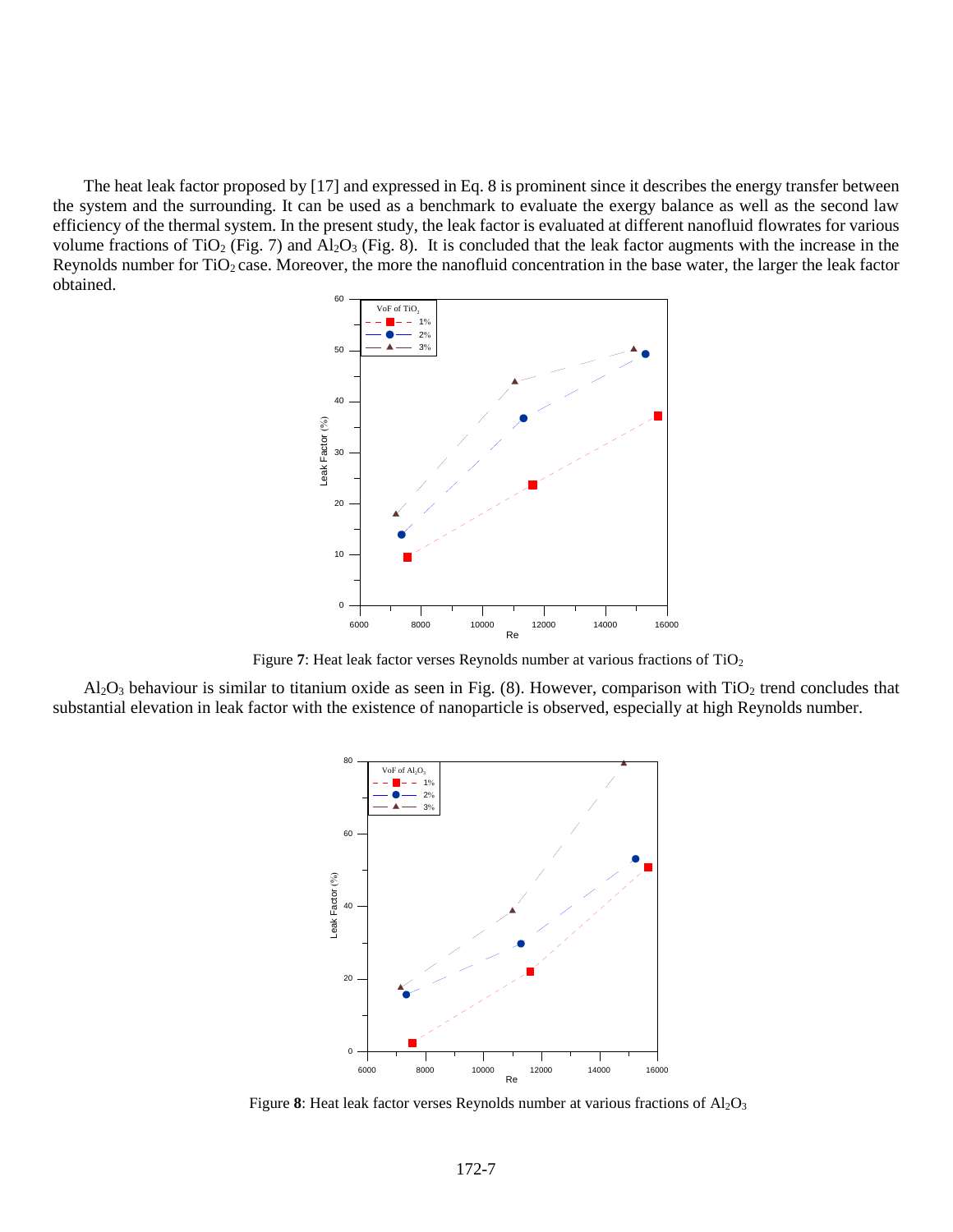# **6. Conclusion**

Mixing metallic oxide nano-sized particles with conventional fluid enhances the convection heat transfer of the fluid. Such improvement ameliorates the heat exchanger performance. However, the energy interchange between the plate heat exchanger and its surrounding augments as a result of boundary layer destruction. In the current study, two types of nanofluid at different concentrations are employed to observe and evaluate the deviation in the effectiveness of plate-type heat exchanger as well as the heat interaction with the surrounding.

Analysis of the results proved that exchanger effectiveness does enhance with the presence of nanoparticle, albeit Aluminium Oxide contribution to the enhancement of the exchanger has shown to be better than Titanium Oxide. Energy interaction of the exchanger with the atmosphere is also reported in the study. Analysis of the data confirmed that nanofluid stream increases the energy interaction with the surrounding atmosphere due to reduction in the exchanger's thermal resistance. The results showed that leak factor augments with the augmentation of nanofluid flowrate both metallic oxides that are utilized in the study. However, Aluminium Oxide was observed to cause higher leak interaction than Titanium Oxide. The study also concluded that adding more particles to the conventional fluid increases the leak up to  $60\%$  for TiO<sub>2</sub> and  $80\%$ for  $Ai<sub>2</sub>O<sub>3</sub>$ .

# **Acknowledgements**

The authors extend their appreciation to Prince Mohammad Bin Fahd University/ Department of Mechanical Engineering for supporting.

# **References**

- [1] L. Ali, X. Liu, B. Ali, S. Mujeed, S. Abdal, and S. A. Khan, 'Analysis of Magnetic Properties of Nano-Particles Due to a Magnetic Dipole in Micropolar Fluid Flow over a Stretching Sheet,' *Coatings*, vol. 10, no. 2, 2020.
- [2] B. Ali, R. A. Naqvi, L. Ali, S. Abdal, and S. Hussain, 'A comparative description on time-dependent rotating magnetic transport of a water base liquid H2O with hybrid nano-materials Al2O3-Cu and Al2O3-TiO2 over an extending sheet using Buongiorno model: Finite element approach,' *Chinese Journal of Physics*, vol. 70, pp. 125–139, 2021.
- [3] X. Han, N. Chen, J. Yan, J. Liu, M. Liu, and S. Karellas, 'Thermodynamic analysis and life cycle assessment of supercritical pulverized coal-fired power plant integrated with No.0 feedwater pre-heater under partial loads,' *Journal of Cleaner Production*, vol. 233, pp. 1106–1122, 2019.
- [4] [S. Ammar,](https://www.semanticscholar.org/author/S.-Ammar/95327239) [Naseem Abbas,](https://www.semanticscholar.org/author/Naseem-Abbas/35328436) [Saleem Abbas,](https://www.semanticscholar.org/author/Saleem-Abbas/31376976) [H. Ali,](https://www.semanticscholar.org/author/H.-Ali/51240811) [Iftikhar Hussain,](https://www.semanticscholar.org/author/Iftikhar-Hussain/1753244992) [M. Janjua,](https://www.semanticscholar.org/author/M.-Janjua/120327694) [U. Sajjad,](https://www.semanticscholar.org/author/U.-Sajjad/89667085) Anurag Dahiya, 'Condensing heat transfer coefficients of R134a in smooth and grooved multiport flat tubes of automotive heat exchanger: An experimental investigation', *International Journal of Heat and Mass Transfer*, vol. 134, pp. 366–376, 2019.
- [5] A. D. Tuncer, A. Sözen, A. Khanlari, E. Y. Gürbüz and H. İ. Variyenli, 'Analysis of thermal performance of an improved shell and helically coiled heat exchanger,' *Applied Thermal Engineering,* vol.184, p.116272, 2021.
- [6] F. Alasmari, E.I. Jassim, and F. Ahmed, "Effect of flow rate and concentration of water/  $TiO<sub>2</sub>$  nanofluid on the Performance of Heat Exchanger", proceeding in the 5<sup>th</sup> Asian conference on Environmental, Industrial and Energy Engineering, (EI2E 2021), May 20-22.
- [7] E. Y. Gürbüz, A. Sözen, H. İ. Variyenli, A. Khanlari, and A. D. Tuncer, 'A comparative study on utilizing hybrid-type nanofluid in plate heat exchangers with different number of plates,' J Braz. Soc. Mech. Sci. Eng., vol. 42, no. 10, p. 524, 2020.
- [8] H. Eshgarf, R. Kalbasi, A. Maleki, M. S. Shadloo, and A. karimipour, 'A review on the properties, preparation, models and stability of hybrid nanofluids to optimize energy consumption,' *J Therm Anal Calorim*, 2020.
- [9] M. Ghalandari, M. Irandoost Shahrestani, A. Maleki, M. Safdari Shadloo, and M. El Haj Assad, 'Applications of intelligent methods in various types of heat exchangers: a review,' *J Therm Anal Calorim*, 2021.
- [10] R. Sheikh, S. Gholampour, H. Fallahsohi, M. Goodarzi, M. Mohammad Taheri, and M. Bagheri, 'Improving the efficiency of an exhaust thermoelectric generator based on changes in the baffle distribution of the heat exchanger,' *J Therm Anal Calorim*, vol. 143, no. 1, pp. 523–533, 2021.